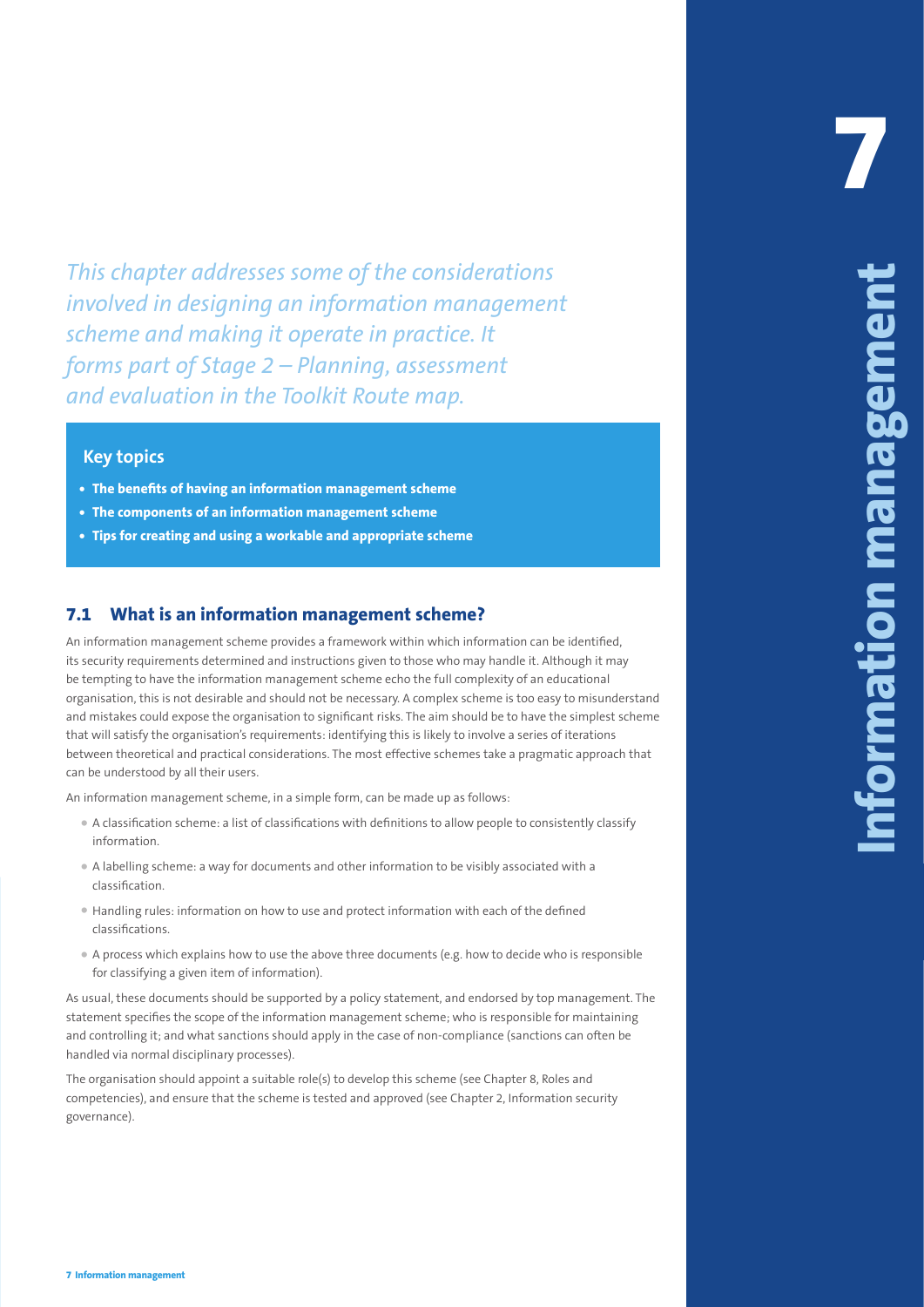# **7.2 Classification**

In our daily lives we tend to see a huge number of attempts to mark information with a classification – "confidential", "personal", "commercial in confidence", "private", "off-the-record", and even "classified". In addition, there are formal schemes such as the Information Sharing Traffic Light Protocol<sup>2</sup> and the UK Government's Security Classification scheme.

When designing an information management scheme for an organisation, it may seem prudent to implement all of the above classifications, if not more. However, a scheme that is too complicated will produce confusion, non-compliance and other unintended consequences – e.g. either information being seen when it shouldn't be, or not disclosed when it needs to be. A scheme that is too simple carries the same risks, as it forces people to either over- or under-classify. It should be noted that the UK Government's new scheme only has three classifications above the base level of unclassified – "Official", "Secret" and "Top Secret", of which the top level may never be encountered in most branches of the Government.

Classifications must apply to information, not to the particular form it is in: it makes little sense to say that a printed copy of a document must not be left on a desk, if computers with access to the same information are left logged in when unattended. As information changes format, it must experience a consistent level of protection.

# **7.3 How many levels?**

To develop a classification scheme, the organisation should decide how few different sets of information handling rules it needs to use. In many situations, particularly given the need for consistency in handling across different formats of information, that turns out to be surprisingly small. Many organisations in the educational sector have settled on classification schemes with three or four levels, despite initially expecting that they would need more.

If the initial attempt at designing a scheme does produce a large number of classifications, the organisation should check for mixed or inconsistent treatments for different formats of information. This is likely to undermine both the actual effectiveness and the credibility of the scheme.

The classification levels chosen should be compatible with the classification structure implied by the Freedom of Information Act 2000 (FoIA). The Act effectively groups information into three classes with regard to confidentiality:

- information that is routinely published
- information that is disclosed subject to a public interest test
- information that is not disclosed.

There is no advantage in sub-dividing the first of these classifications, since anyone can obtain the information merely by asking for it. There may be some point in sub-dividing the third (and possibly the second) if there are clear divisions within the FoIA categories. For example "does not leave the building" and "viewable from outside" might be different sub-classes of "not disclosed". A classification scheme whose breakpoints do not match those of FoIA may be both confusing and liable to error. Note: this also applies to the Data Protection Act 1998.

Business Impact Levels (BILs), as used by the UK Government, are a way to formalise the assessment of risk. However the seven columns and significant detail in their Impact Level tables are likely to be too complex for practical information classification schemes. Noting the Business Impact Levels that are likely to match the organisation's own information classifications may, however, be a useful check, especially if the organisation will be expected to engage with BILs in its interactions with other organisations, e.g. funding bodies.

Classifications should take account the information's requirements for integrity and availability, as well as confidentiality.

### **7.3.1 A note on special cases**

Encryption keys must be handled with extra care, as they constitute security controls in themselves, not just information. Equally, information on security controls, such as plans for a security system, lists of roles with privileged access, maps of sensitive areas, results from penetration testing, and risk treatment plans, are special cases where the risk may be intrinsically higher.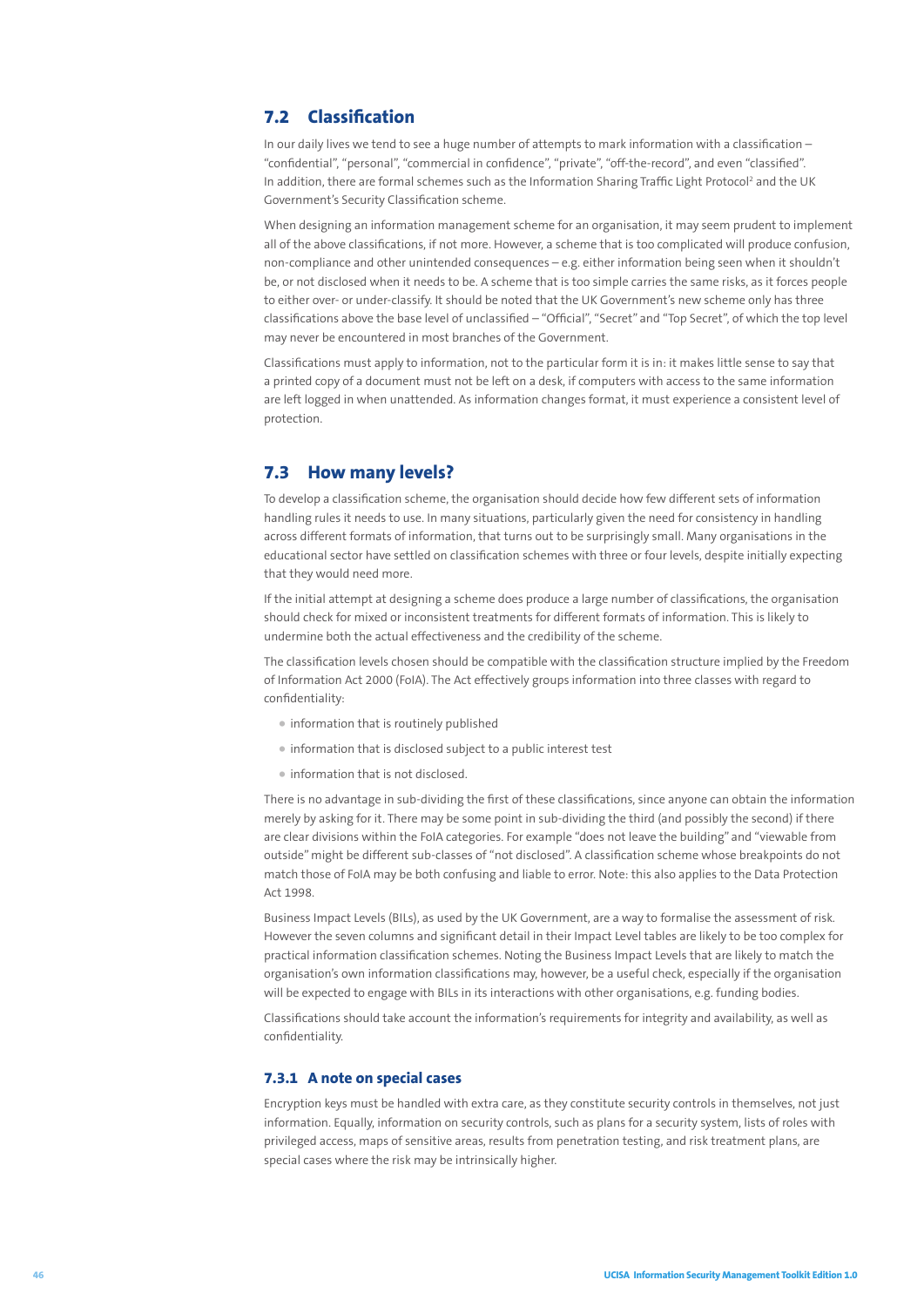### **7.3.2 Naming the classifications**

Once the organisation has agreed the number and definition of its classifications, they need to be given easyto-recognise names. Classification schemes are harder to use if names don't form an obvious sequence – is "confidential" more or less restricting than "personal", for example? If a classification scheme does have a sequence, then its names should make that sequence obvious: something like "non-sensitive", "sensitive" and "highly sensitive", or "low integrity", "medium integrity" and "high integrity" (e.g. research data) works well.

Classification instructions/definitions should be clear and easy to follow, so that information owners can quickly classify their information, and have appropriate cues during information creation (or at receipt) to remind them to classify information. Guidance for information owners may also include policy and regulatory requirements that apply to particular kinds of information, and which require them to be given a particular classification. For example, personal information is likely to have an elevated classification.

# **7.4 Labelling**

It is good practice, and may be a requirement, to label information with its classification. Different formats of information will need to be labelled in different ways: for digital documents or e-mails the label should be in a standard place in the digital content; for paper it should be on the file or envelope (double envelopes may be required if the actual classification needs to be protected); for on-line systems the label may need to be on a login page if it's not possible to put it on every screen.

The important thing is that the label is understandable (this is why the classifications are created first), and visible to all readers, even those who only skim the start of a message. Everyone who sees information must know how to handle it.

It may be necessary to consider information as being of two types: structured (e.g. files in a database or CMS) and unstructured files (anything ad hoc, e.g. in a private file system, email, or in a notebook). Structured information will be much easier to label than unstructured information, so it may be necessary to consider how information of value is being managed in general, in order to make labelling and handling it more feasible.

One method for labelling information, which is simple but very effective, is to specify that everything in a particular system, or environment, is automatically of a particular classification. This approach requires there to be a verification process at the point where information is introduced into the system, to make sure that information with a higher classification is not entered into the system, and at the point of data extraction, to ensure that it is labelled and handled effectively outside the system.

While the classification label, along with a handling scheme, defines how information should be handled, labelling related to confidentiality can also be used to indicate who should handle the information. Here the most important thing may well be that those who are not entitled to see the information should be able to immediately recognise that fact, return the information and report a security breach. Labels also need to make clear to those who are entitled to see the information who they may share it with. Provided that labels meet these twin requirements of being immediately clear to both authorised and unauthorised recipients, they can be relatively flexible. For example, information might be labelled with the department(s) where it should be used, or with the name of a project, event or function.

The "how" and "who" labels may appear together, for example as "SENSITIVE:Finance". "SENSITIVE:Finance" and "SENSITIVE:Physics". They must require the same handling rules in all departments, otherwise the security of the department's information may be breached by accident.

## **7.5 Handling**

Each classification of information should have its own set of rules for how that information should be handled. Although many information management schemes concentrate on the confidentiality of information, rules should also address the organisation's requirements for integrity and availability. These too, must be consistent across different formats of information: making a written note of information from a conversation or phone call, and ensuring that work is not left on a single laptop or memory stick, both protect the availability of information. Ensuring that only authorised individuals can alter information, whether it is on paper or digital form, protects its integrity.

Information handling rules will probably have emerged during the development of the classification levels (especially if the advice above has been followed), but it is recommended that they be revisited after the initial decision on classifications, to ensure that they are appropriate, clear, and provide consistent risk management.

Be careful if borrowing terms from classification schemes in other sectors. If the organisation decides to use a classification entitled "Secret", for example, then that will mean something very specific to anyone who has worked with Government documents, and that meaning, and related handling rules, probably are not consistent with those defined by the organisation.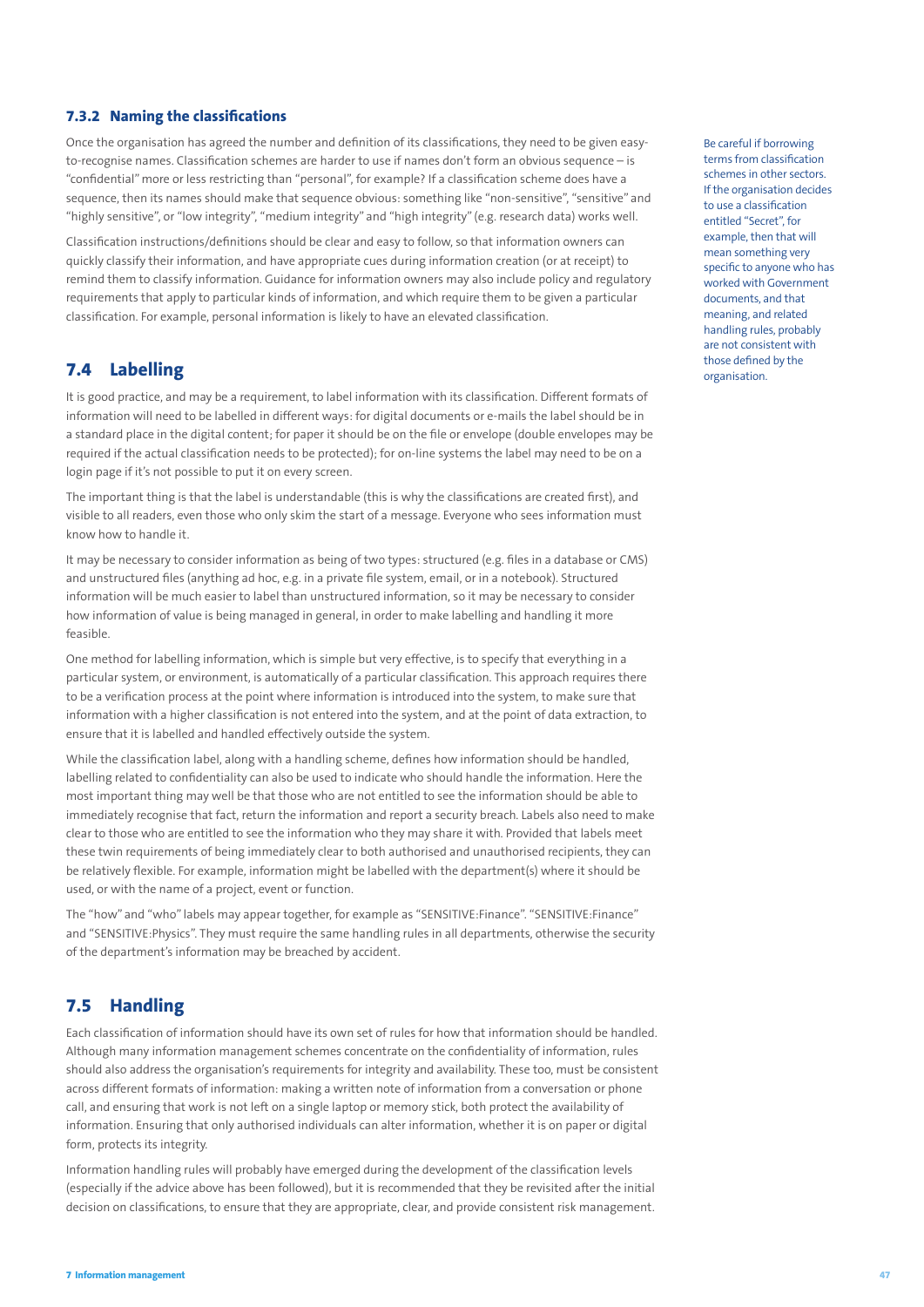Each classification should relate to unique rules for how information with that classification is handled: if two different classification levels impose the same rules, information owners are likely to be confused about which classification they should apply, and users are less likely to understand how they should handle the information. A useful test for consistency is to consider which format of information a determined attacker would find it easiest to gain unauthorised access to: do they need to hack central servers or can they just hang around in the coffee room? With consistent handling rules, the difficulty (or ease) of unauthorised access should be about the same for all formats.

Once the organisation has established and agreed a consistent set of handling rules, it should look at how current processes require information to be used, to identify any inconsistencies. For example, if tender documents have been given the highest classification, but have to be sent to external assessors for review, then a "does not leave the building" rule will not work and the classification, and the handling rules, should be reviewed and revised as necessary.

Organisations should therefore expect to make a series of adjustment to classifications and rules as inconsistencies with either the organisation's risk or operational requirements are discovered. The goal should be a classification and rules that satisfy both.

# **7.6 Example handling scheme**

Here is an example of a three-tier approach, which focuses exclusively on protecting the confidentiality of information. If integrity and availability are of particular interest (e.g. if the information in question is likely to be viewed on a website), then the handling rules should be extended to protect these attributes, in addition to confidentiality.

|                                        | <b>Classification 1</b><br>(no concern) | <b>Classification 2</b><br>(slightly unsettled)                                                      | <b>Classification 4</b><br>(genuinely scared)                                                                                                                                 |
|----------------------------------------|-----------------------------------------|------------------------------------------------------------------------------------------------------|-------------------------------------------------------------------------------------------------------------------------------------------------------------------------------|
| Store, process and<br>transmit - where | Anywhere                                | Premises of organisation<br>or trusted third party<br>(can take work home<br>with minor precautions) | High security location<br>(can't take work home<br>unless you live in a<br>bunker)                                                                                            |
| Store, process and<br>transmit - how   | Any method allowed                      | Only approved methods<br>(e.g. encrypted, or via<br>registered post)                                 | Storage only in bunker.<br>Processing with formal<br>approval on high security<br>systems. Hand transport<br>by security personnel<br>only. Face to face<br>discussions only. |

## **7.7 Documenting the scheme**

Once an information management scheme has been designed, it must be documented, for the benefit of both information owners (who will be marking information with the relevant classification), and information users (who need to understand how to handle material with each classification).

One way to document handling rules, and to highlight the need for consistency across formats, is to start with the high-level risk the information needs to be protected against, then list the measures to be taken for each classification level and each format of information. For example:

**Table 4 - Example documentation for handling rules**

| <b>Risk</b> | Information should not be seen/heard by unauthorised people |                                                                                                                                   |  |
|-------------|-------------------------------------------------------------|-----------------------------------------------------------------------------------------------------------------------------------|--|
|             | Sensitive                                                   | Don't leave papers lying around; lock your screen when you leave it; don't have<br>conversations or phone calls in public places. |  |
|             | Highly sensitive                                            | Keep paper under lock and key; password-protect individual files; have<br>conversations only in private offices.                  |  |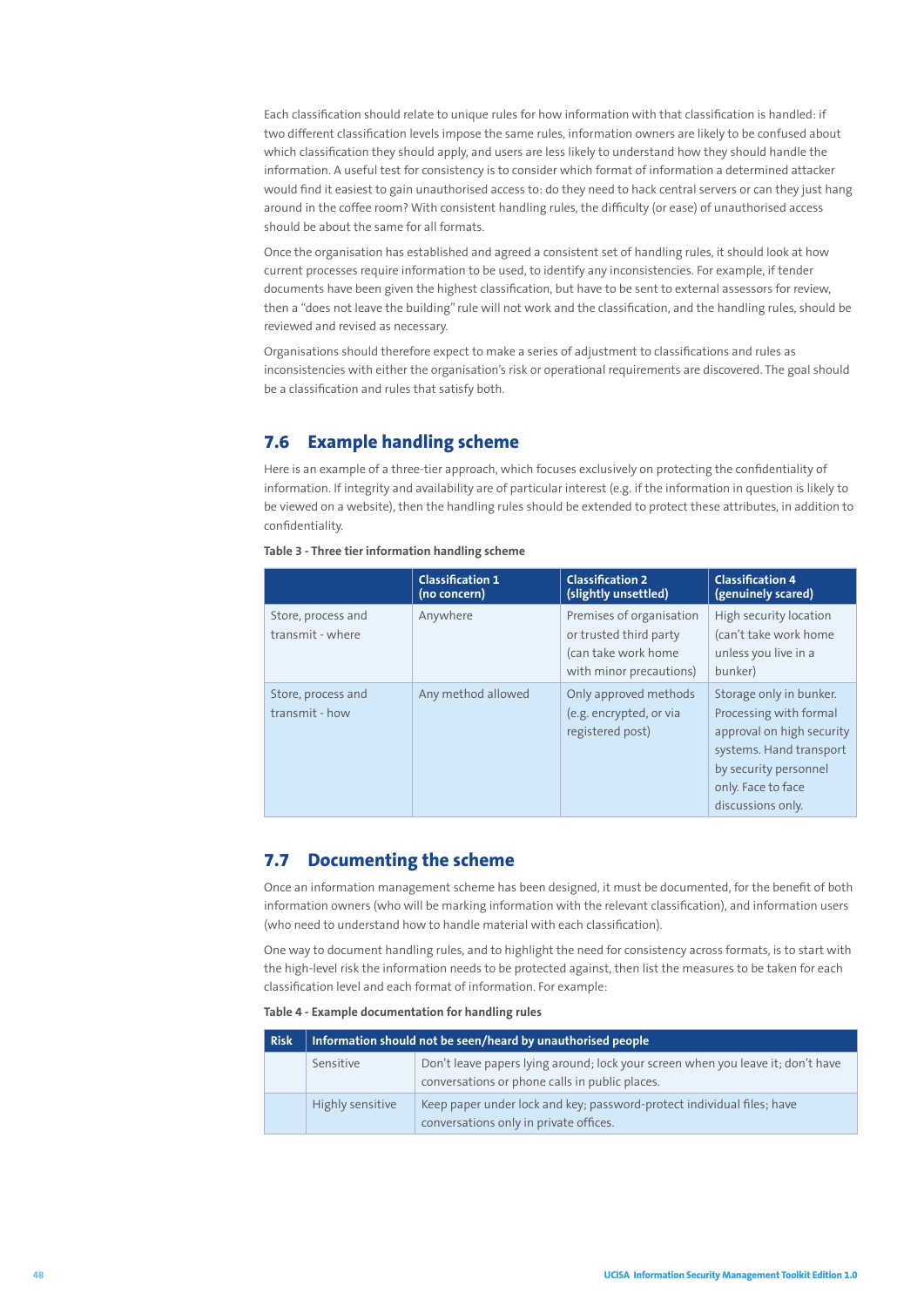### **7.7.1 Asset inventories**

It is no longer required by ISO/IEC 27001 that an asset inventory be created or maintained. If the organisation, as a result of a risk assessment, decides that one would be appropriate, perhaps in certain areas, then this should be managed just as any other control, providing additional focus to the information management system.

#### **7.7.2 The information management policy and process**

An information handling policy and process are required that describe when and how the information management scheme should be applied. They should not only explain the classifications and labelling rules, but provide a process for classification- who should do it, how, and when? How should it be audited and verified to ensure that it is being applied consistently? The process should also address how to deal with situations where there are differences of opinion, and where information is found to have been incorrectly classified /labelled /handled (e.g. what steps should be taken to identify potential incidents).

A particular characteristic of educational organisations is that information may have different classifications and different points in its lifecycle. Both research data and exam results change their requirements for confidentiality and availability after publication, for example. The information management process therefore needs to be able to handle these time-related aspects. Lifecycles, like classifications, are best identified when the collection or creation of information is planned, whether the information is destined for publication, archiving or destruction. The Jisc model Records Retention Schedules may be a useful starting point.

## **7.8 Information management as part of an organisation's ISMS**

An Information Management Scheme is actually a set of controls. In order to ensure that information classifications are applied appropriately, and that information is handled suitably, it is important to handle the controls in the context of the wider ISMS (also see Chapter 6, Controls). Here is an example of how this could work.

- 1. Roles are chosen to take responsibility for classifying, labelling and handling information (see Chapter 8, Roles and competencies) – this may include the information owner.
- 2. Decisions are made as to how the information management scheme is maintained and how compliance with it is measured (see Chapter 10, Measurement).
- 3. Top management are regularly informed of how the scheme is working, and whether there is anything they need to be aware of, or make decisions on (see Chapter 2, Information security governance).
- 4. Staff are trained in the content and use of the scheme (see Chapter 9, Awareness raising).
- 5. Problems with the implementation and running of the scheme are identified and addressed (see Chapter 11, When things go wrong: nonconformities and incidents).
- 6. Opportunities to make the scheme work better are identified, assessed and implemented if appropriate (see Chapter 12, Continual improvement).

## **Summary**

- An Information Management scheme should comprise: a classification scheme, a labelling scheme, handling rules and processes to define how these all interact
- A classification scheme describes how information should be classified
- A handling scheme describes how information given a particular classification should be treated
- Don't have more classification levels than necessary, or practical
- Labelling can indicate both the classification and who should (and should not) see the information
- Handling rules must provide consistent protection across different media

<sup>2</sup><http://www.terena.org/activities/tf-csirt/publications/ISTLP-v1.1.pdf>